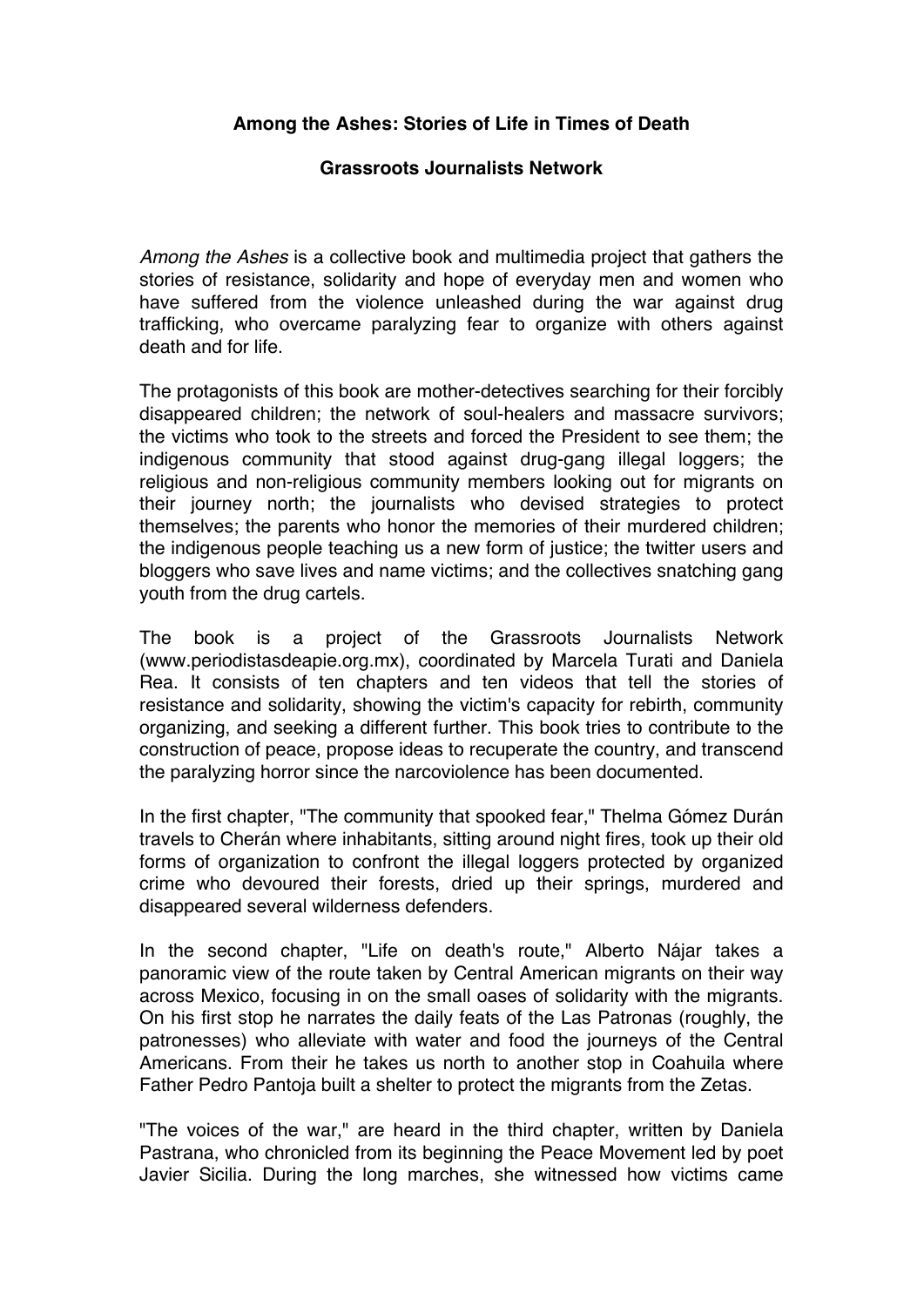together to show the horror the war declared by President Felipe Calderón, and restore dignity to the names of those no longer with us.

Marcela Turati takes us "On the trail of the disappeared," alongside the mothers, wives, and daughters of those whom one day, in any corner of the country, were torn from their homes. In her story, she shows us how these women in a nearly intuitive way fought against the mechanisms of impunity and turned themselves into detectives to bring their loved ones home.

In the fifth chapter, "Ink against silence," John Gibler accompanies on their beats the reporters and photographers who, threatened by organized crime, unprotected by the government and their own media companies, try to work collectively to evade being silenced. Their objective: stay alive and continue to report.

Vanessa Job, in "Cybernetic resistance," takes up the citizen efforts, some individual, others collective, that from the social networks arose to show that people had not surrendered. Youth who in the north used Twitter to inform on safe travel routes, others who throughout the nation have unmasked official lies, have recused the dead from anonymity and done so as a form of collective mourning.

Lydiette Carrión visits the "Barrio under siege" and tells how, in the State's absence, civil organizations struggle in the streets in an attempt to snatch the gang youth from the organized crime groups that use them as manpower. Their efforts include employment capacity building and art and music workshops.

Violent Ciudad Juárez, in Luis Guillermo Hernández's pen, becomes "The city of the soul healers," where everyday women and war victims found in alternative therapies, art, and solidarity the method for helping victims stand and retake the reins of their lives.

A journey through Guerrero's Montaña region allows us to rediscover the Community Police, who for nearly twenty years surpassed the government and implemented their own security and justice systems to protect themselves from criminals. In "Justice for all," Daniela Rea shows how now, in full adulthood, they face new challenges: staving off organized crime's incursion and keeping their communities united to avoid the justice network's breaking apart.

"They tore your name from us," the last chapter's clamor, written by Elia Baltazar and Luis Guillermo Hernández, who take up two stories: that of the father in Morelos who fought to claim his murdered son's name, and that of the parents and teachers in Ciudad Juárez brutalized by a massacre started a sports project as a play in favor of life.

The book may be read for free on the Web site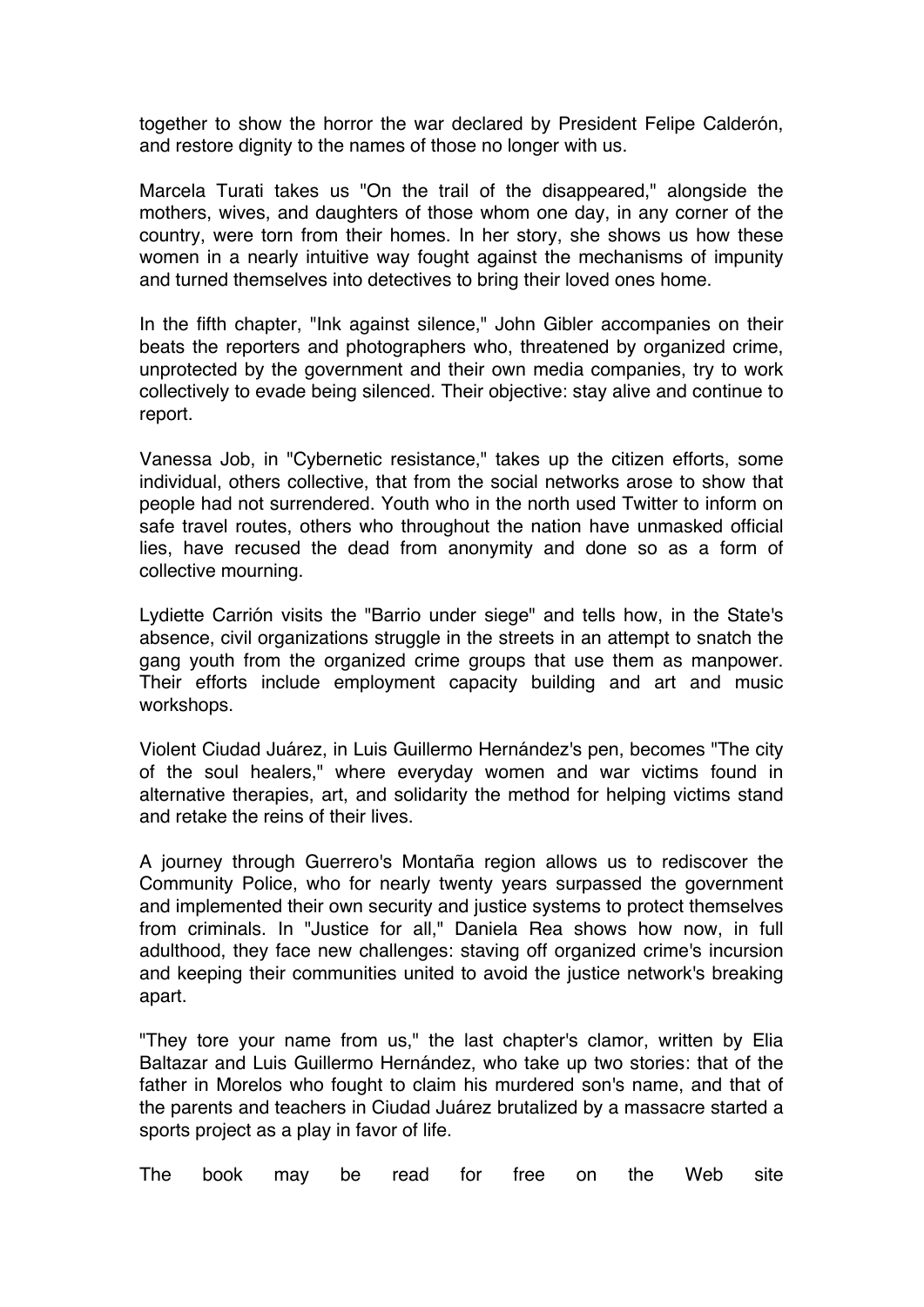www.periodistasdeapie.org.mx/libros/ where the videos that accompany each story are posted. The videos were filmed and produced by: Jorge Serratos, Erik Riverón, Prometeo Lucero, Celia Guerrero, Pepe Jiménez, German Canseco, Moisés Robles, Mónica González Islas, Pablo Pérez, Michell García y Alicia Fernández.

## **Note From the Editors**

In the beginning: the horror. The so-called war on organized crime declared by President Felipe Calderón choked us from the start of his six-year term. Newspapers were filled with body counts and we journalists became war correspondents in our own country. In the news rooms people spoke of "narcos" and "capos" and the stylized language of murder arrived to stay: "los enlonados", (dead bodies wrapped in tarp), "los entripados", (the disemboweled), "los encajuelados", (dead bodies stuffed in the trucks of cars) "los encobijados", (dead bodies wrapped in blankets) "los disueltos", (dead bodies dissolved in acid) "las narcofosas", (mass graves related to the drug war) "las narcomantas", (both hand-written and professionally printed banners hung in public places with pronouncements signed by organized crime groups) and this language's crowning achievement, "el ejecutómetro" (the execute-o-meter) .

Horror became the country's ailment. The dead, the disappeared, massacres, orphans, widows, the displaced, mass graves, people disabled by wounds, people stunned by hate, broken and abandoned cities. This became our starting point, a presidential term with license to kill, where the daily dead were guilty of their own deaths.

From this strange, nebulous battle field, many journalists felt the challenge to escape the horror, or at least not become paralyzed by it. To fight, with investigation, facts, analysis, and testimonies, against the official anonymity of the victims. To gather the stories of the family members, survivors, and witnesses that described a different reality from that narrated y the warmakers in their banners and press releases. We felt the urgency to shout that behind very news story of murder there remained silenced and wounded victims that needed solidarity, that needed to be addressed, and heard.

When we shook off the initial shock, many of us wrote articles or participated in books where we documented the social impacts of the violence. During conferences and book presentations pain was everywhere. But in the audiences a question always rose up: what can we do? This question was everywhere.

We journalists asked each other if we could write about the violence without contributing to paralysis, without rendering people hopeless. What are the stories of life hidden amongst all the death, which stories most need to be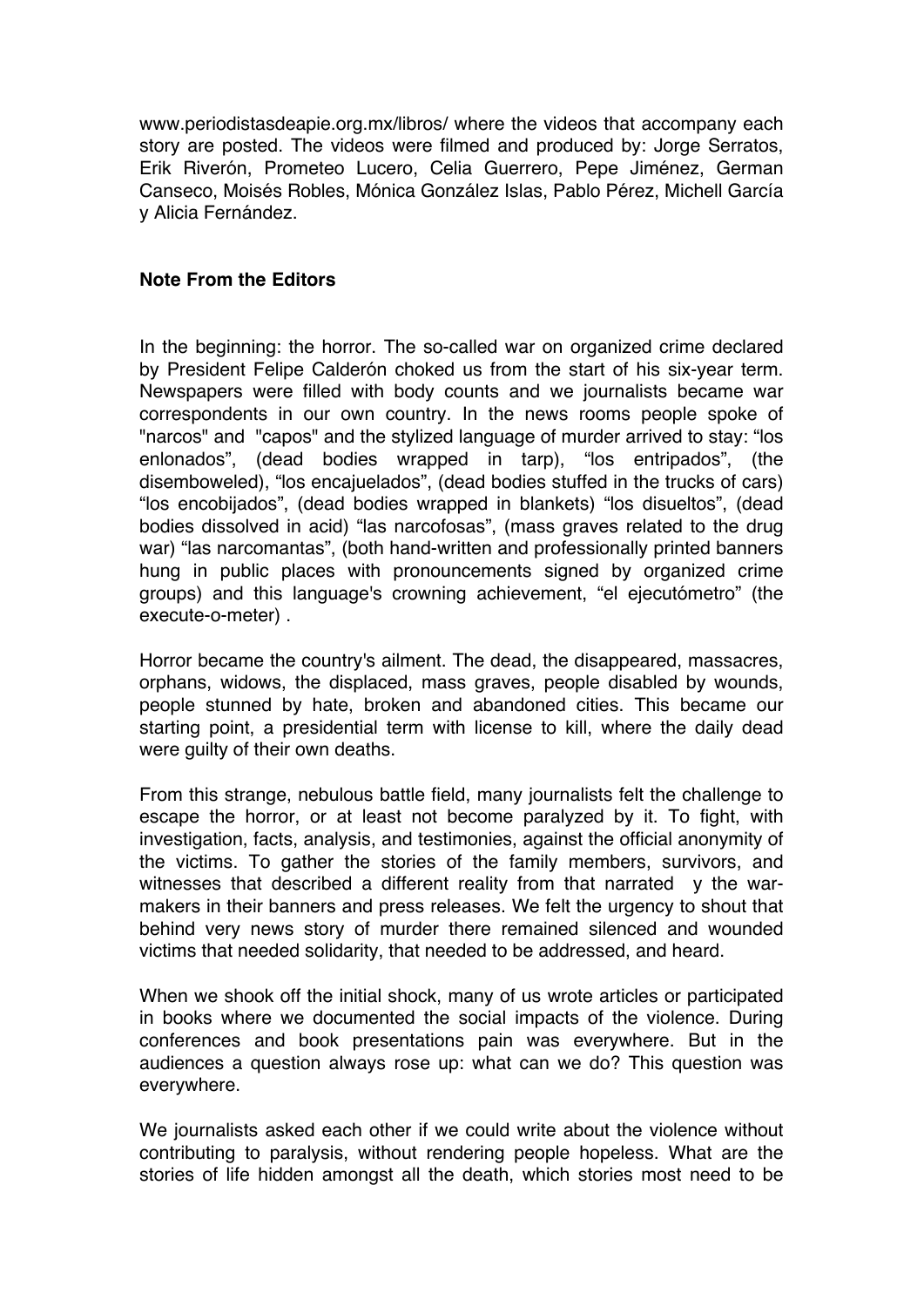told? Amongst these doubts, a path towards an answer opened: those that encourage, those that give courage.

It was true.

This book is born of the effort to practice or perhaps to build a journalism of hope, an exploration of the possible, of building peace. An investigative journalism that provokes indignation and invites action. A journalism that finds and tells the stories of people who, controlling their fear, sketch a response to the question that haunts us: what can we do?

The book is an collective effort of journalists enraged by the loss of respect for human life during what has become known as the presidential term of death: Thelma Gómez, Alberto Nájar, Daniela Pastrana, John Gibler, Vanessa Job, Lydiette Carrión, Luis Guillermo Hernández, Elia Baltazar and the editors. It was made possible by funding from the Norwegian Union of Journalists, especially Eva Stabell, who believed from the beginning in the Grassroots Journalism Network's project.

We took as our starting point the belief that this war should not be covered only for the blood and brutality, from the senseless perspective of the killers, uniformed and not uninformed. It should be covered from the dignity of the survivors, from love's invisible seams holding steady amongst the ruins, from the perspective of the soul-healers, those who made themselves heard upon taking to the streets to shout their truth in public, those who organized with the need to do something.

This effort required us to stand before the horror, but at a different angle in order to find the buried embers that refuse to go out, to learn to scratch through the destruction to find this country's moral reserve that stood against the war, to lend an ear to the stories of those who shook off the ashes, retook the reins of their lives and collectively proposed a different future. It required that we stand close by these people to find: what are they made of, these women who march across the country looking for the children torn from them, or the women who daily feed unknown migrants? Why would a father, without taking the time to mourn his murdered son, seek to clothe all those suffering as he is? How could a community nearly extinguished be able to disarm hopelessness?

The reporting process was not easy. We confronted our own idealisms and preconceptions, the rooted practice of seeing reality in black and white, good and bad, the simplicity of seeking solitary heros instead of organized collectives, our impatience to discover "more newsworthy" results.

We learned that a journalism of hope demands understanding the processes and sketches of solutions that oppose violence are incipient efforts, held together by pins, acts of daily love, against the grain of the State's void.